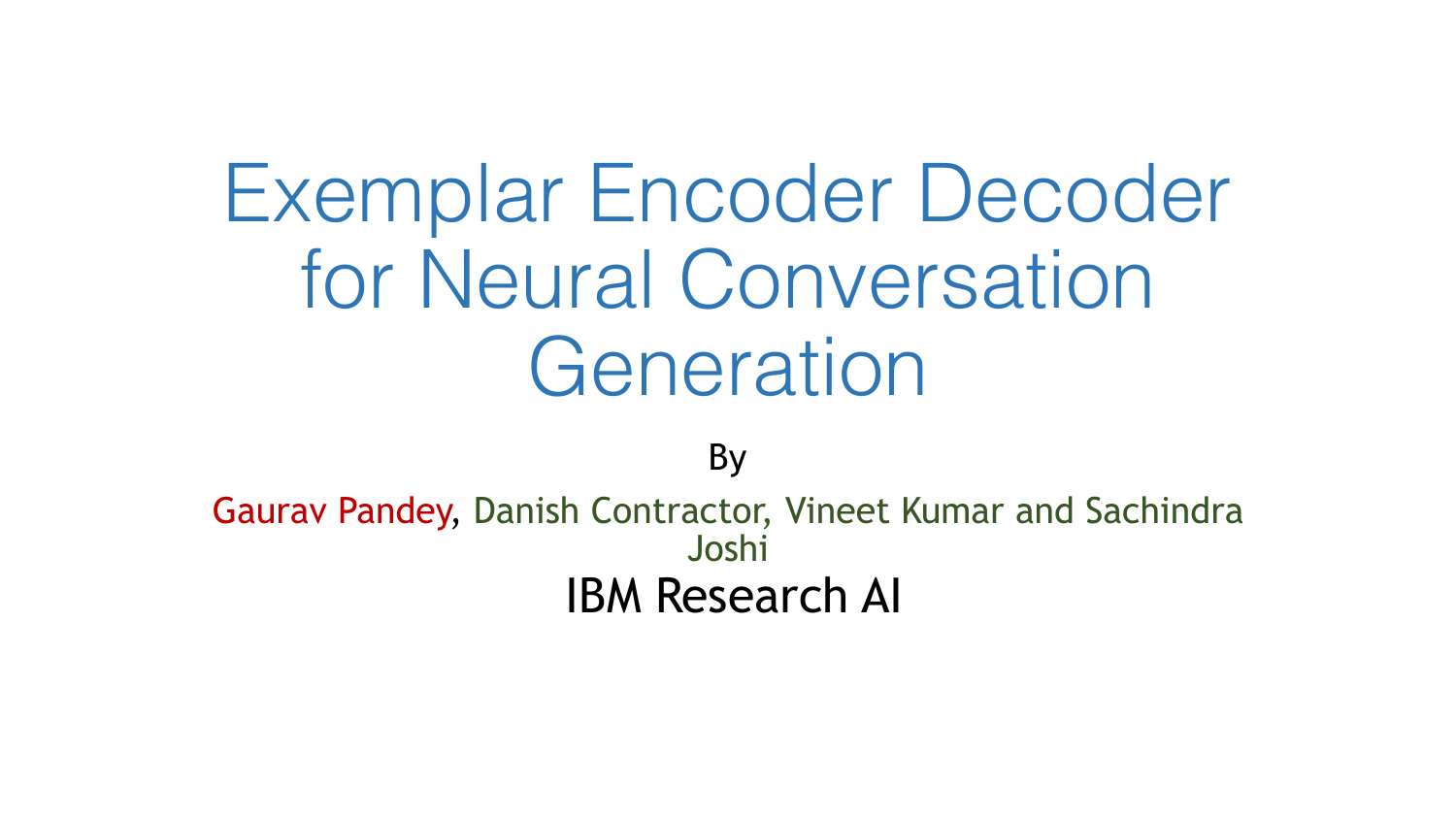# Generative Models for Conversations



- Context encoder: *(1)* RNN *(2)* hierarchical RNN
- Decoder: RNN
- Objective: log probability of GT response given context.
- Can generate novel responses for novel contexts!!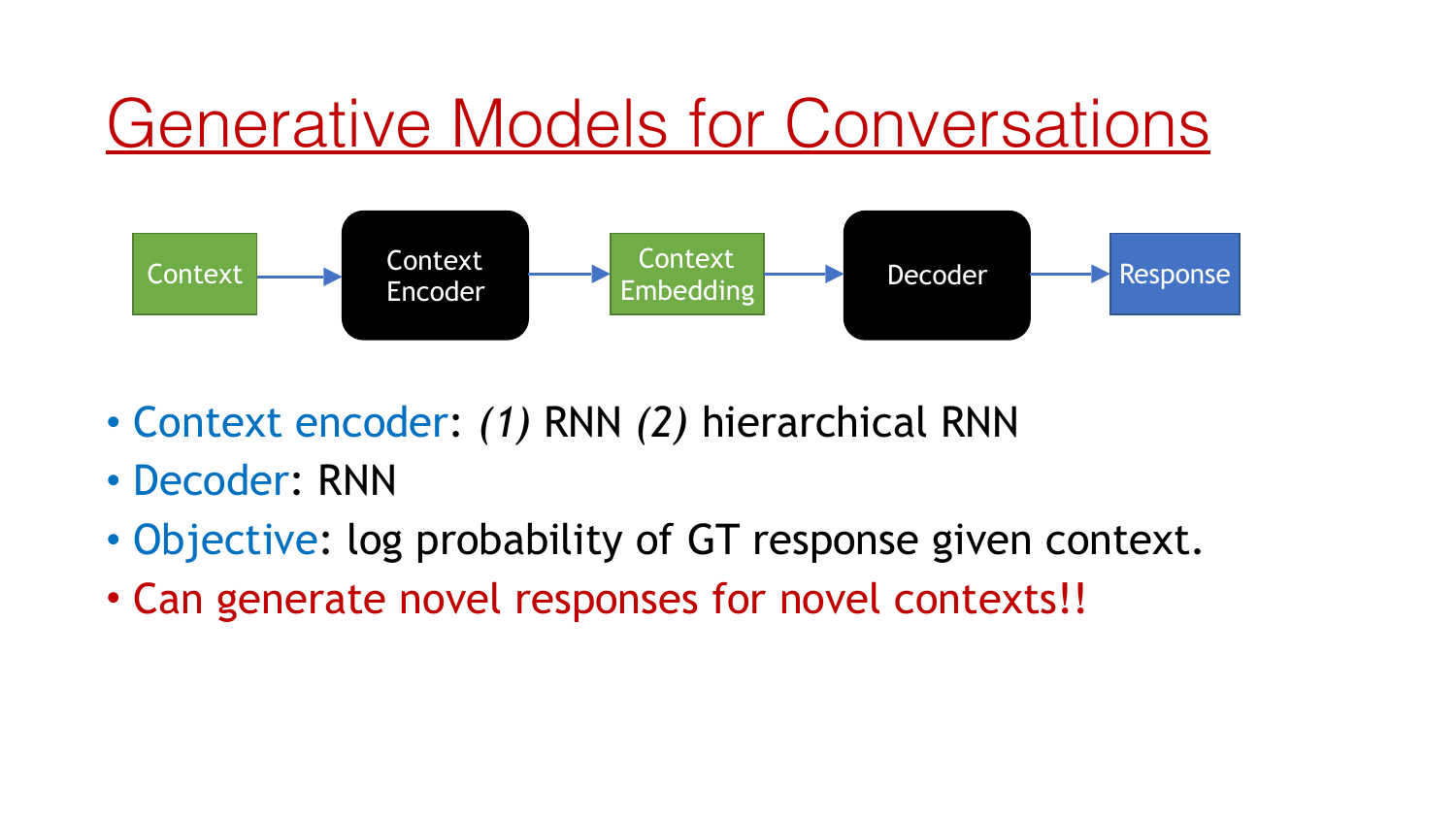# Retrieval Models for Conversations

- Retrieve a response from a nearest neighbor index constructed from the training data.
- Can be used for closed domain problems.
- Advantages:
	- Answers are grounded in the domain.
	- Easy to prune answers according to requirements.
- Disadvantage:
	- Can not generate novel responses.

Can we use generative models to fix this?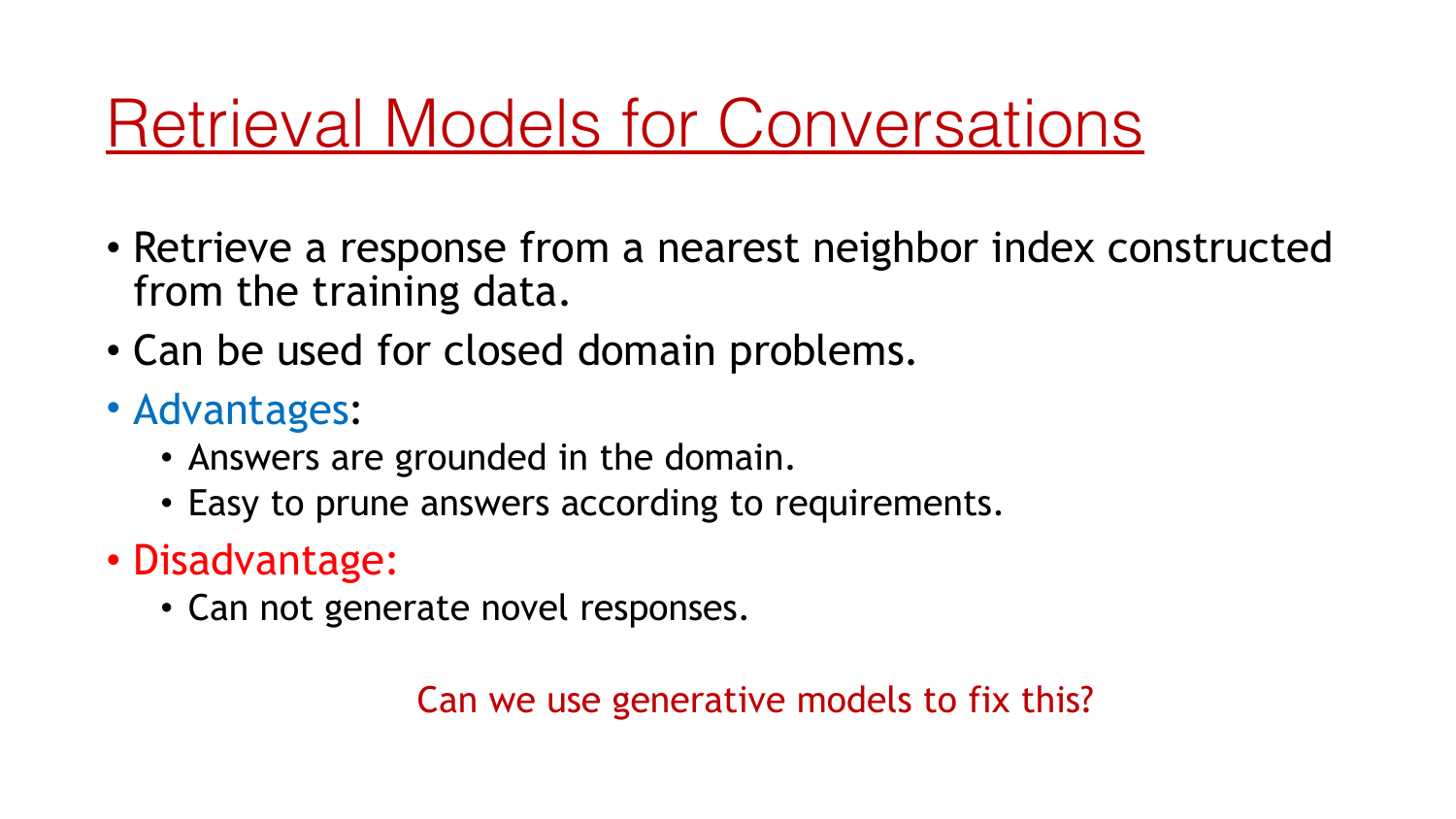#### Exemplar Encoder Decoder

- Build an index from all context-response pairs offline.
- For each context *c:* 
	- Retrieve a set of *exemplar* contexts and corresponding responses.



- Match the *exemplar* contexts with *c* and get the similarities.
- Use these similarities to weigh the *exemplar* responses.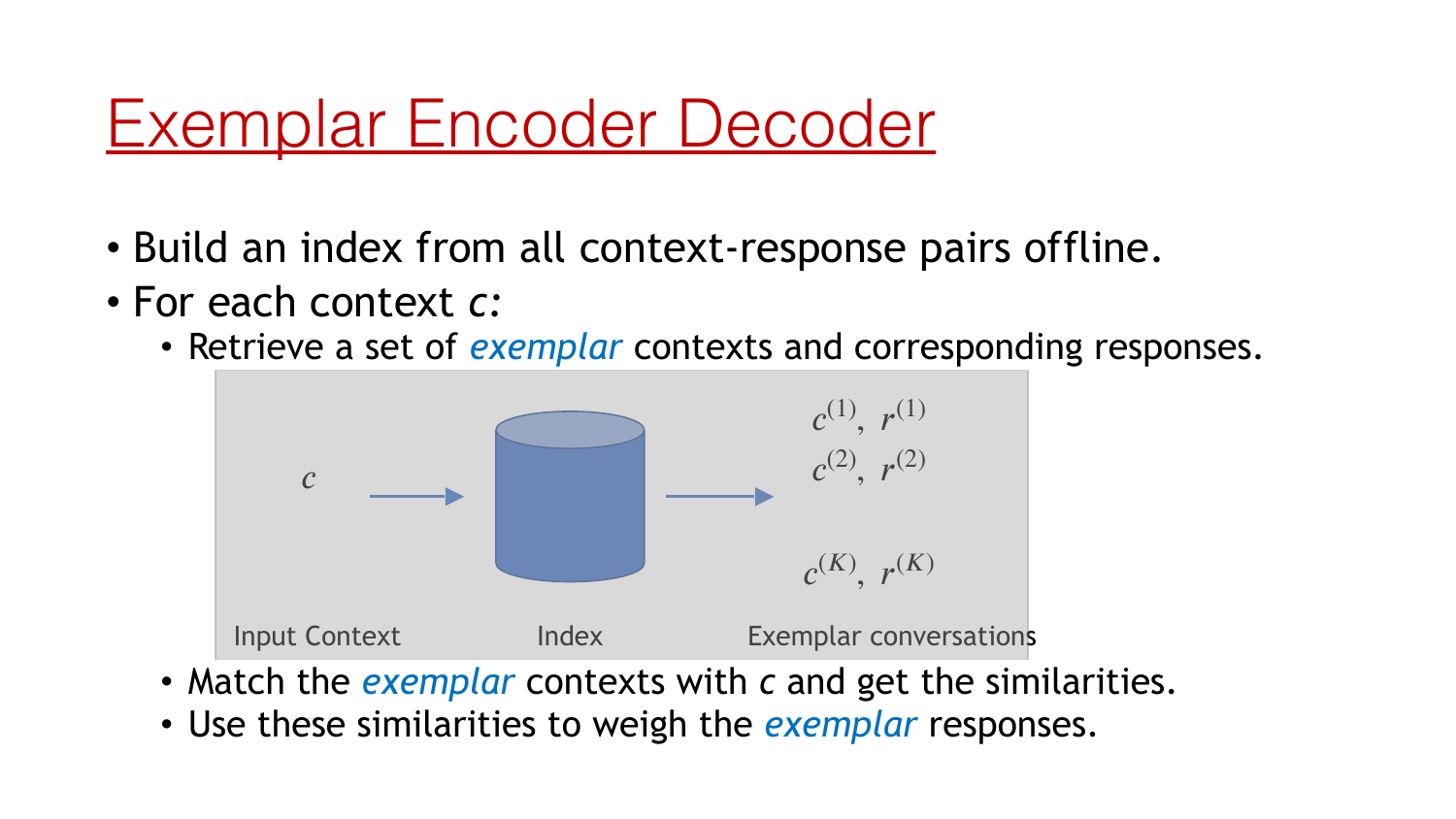

The normalized similarities are used to weigh the exemplar responses.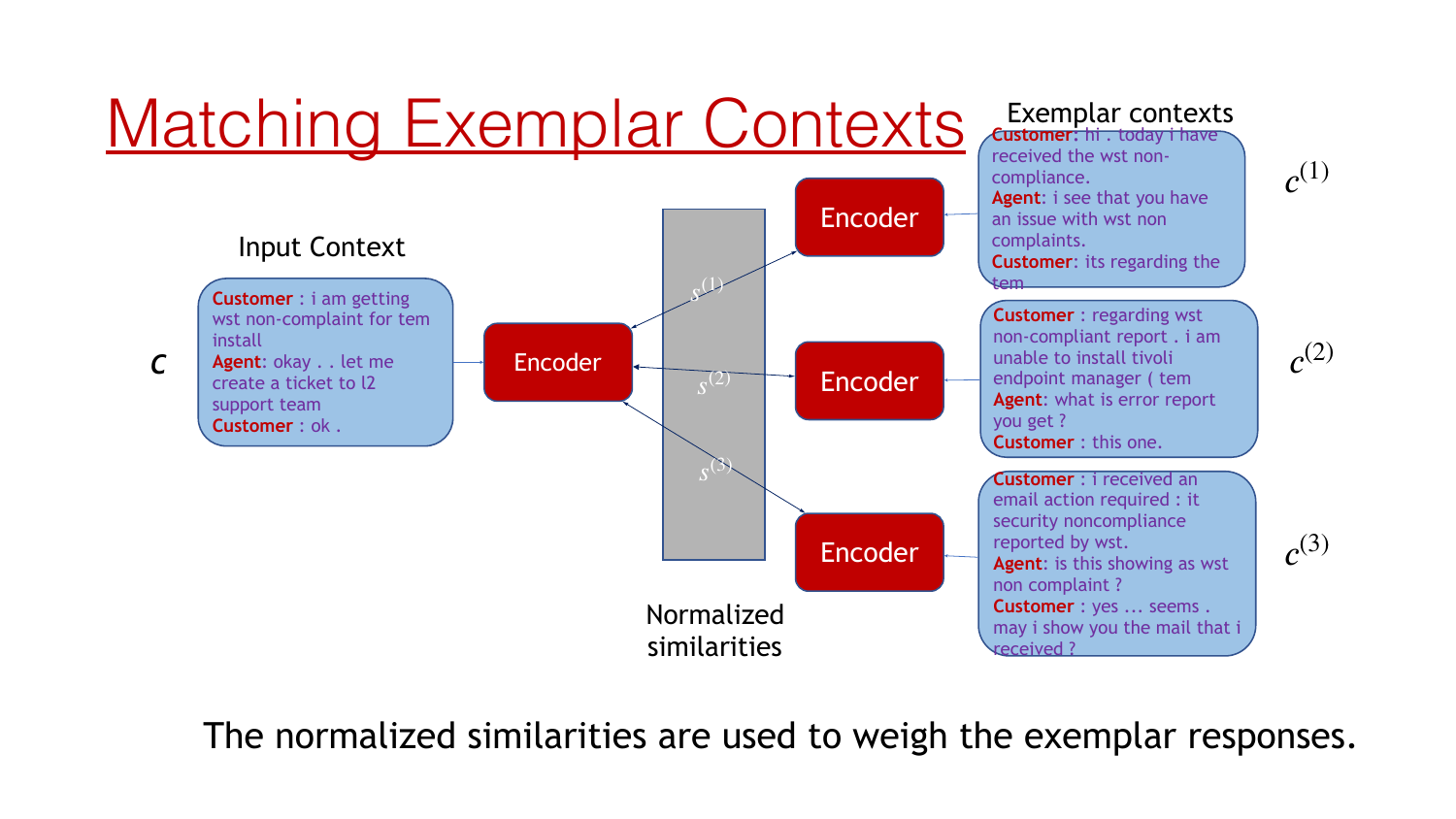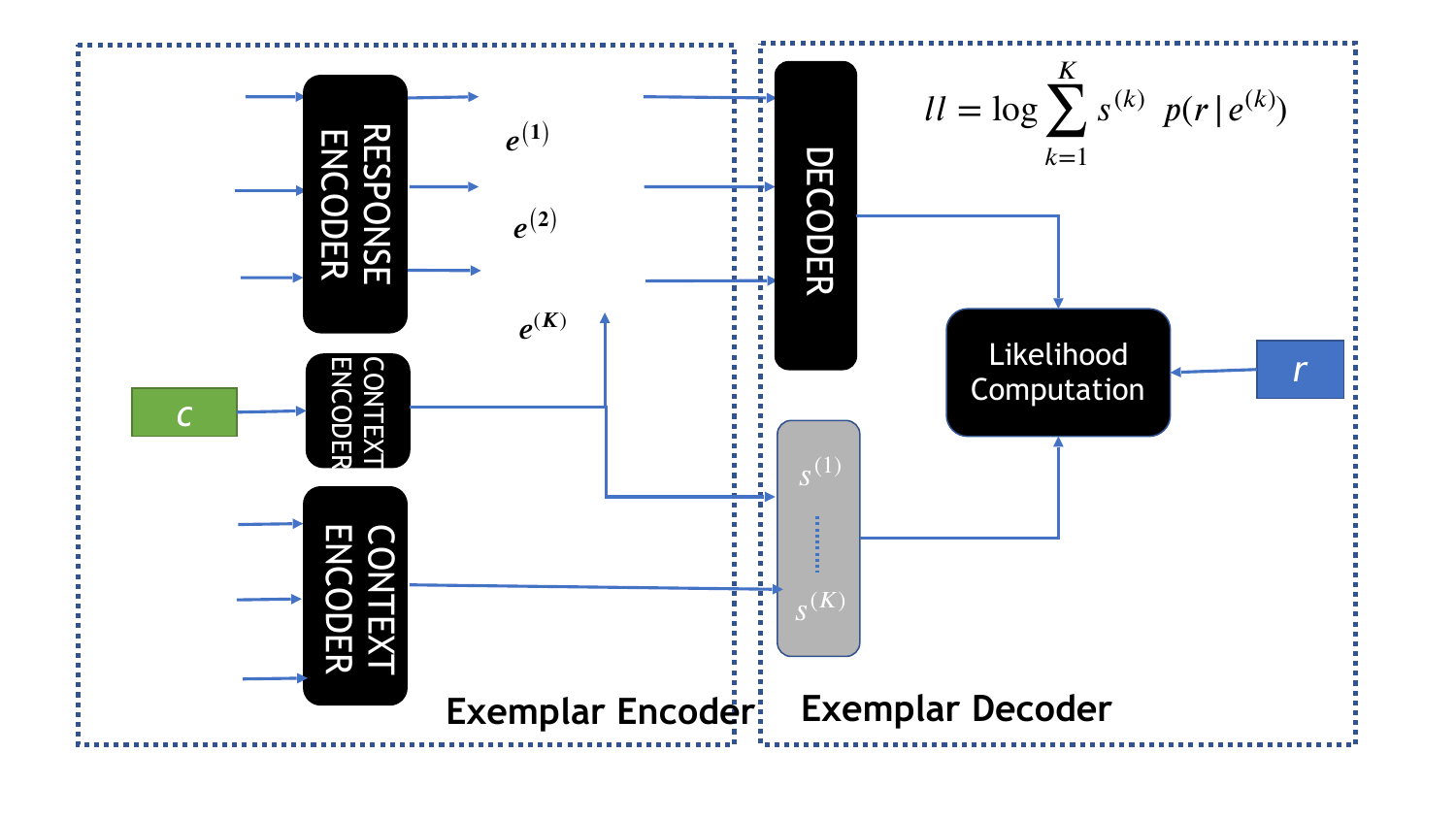# Analyzing the Objective *c r*  $(c', r')$

 $log<sub>a</sub>$ Think of exemplar contexts and responses as latent variables

$$
p(r|c) = \log \sum_{(c',r')} p(r|c,r') \ p(c'|c)
$$
  

$$
\leq \log \sum_{1 \leq k \leq K} p(r|c,r^k) \ p(c^k|c)
$$
  

$$
= \log \sum_{1 \leq k \leq K} p(r|e^{(k)}) \ s^{(k)}
$$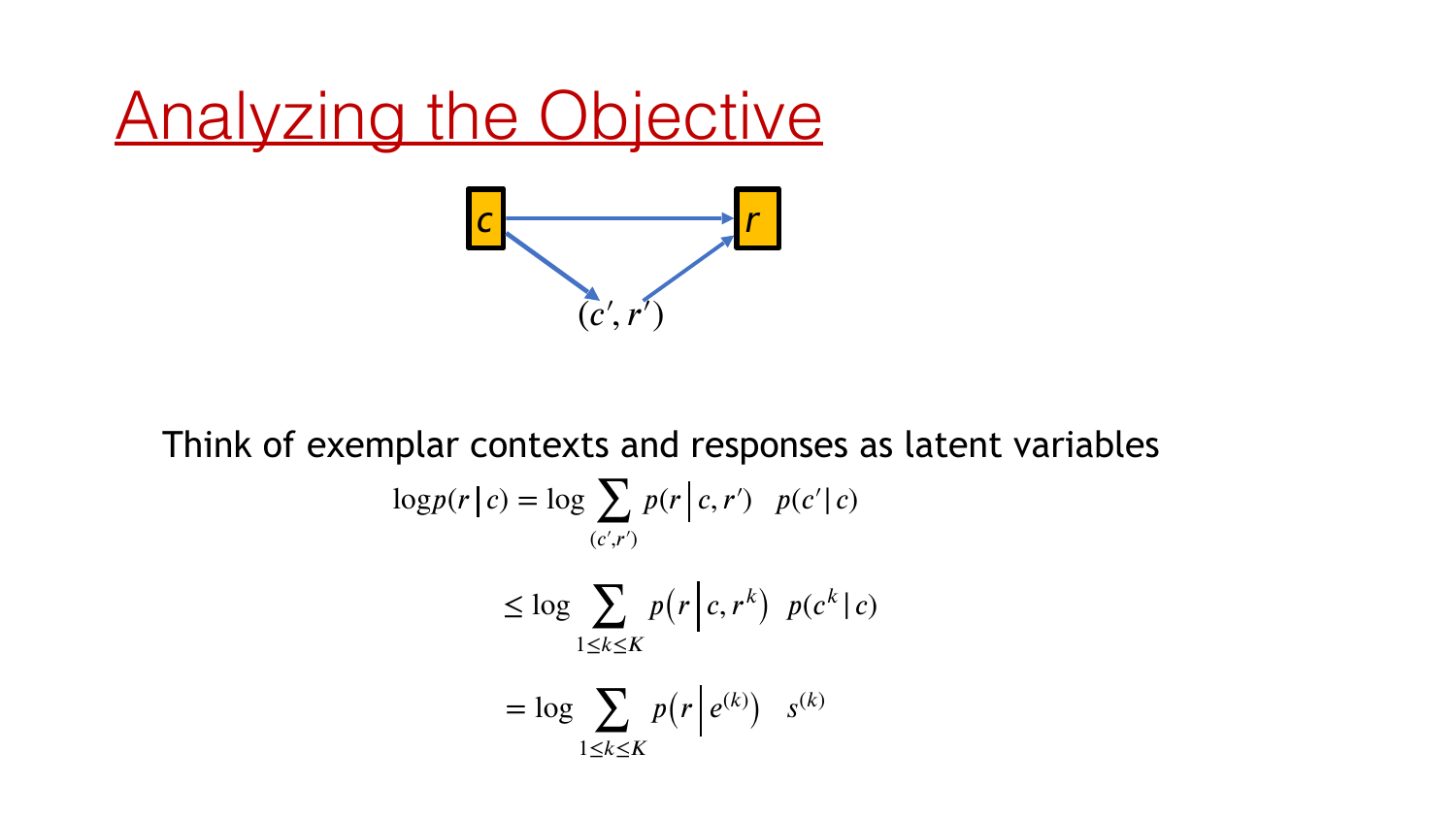#### **Evaluation**

- Exemplar Encoder Decoder
	- Hierarchical Recurrent Encoder
	- TF-IDF for retrieving exemplar conversations
- Datasets used:
	- Ubuntu Dialogue Corpus
	- IBM Tech Support Dataset
- Comparison Metrics
	- Activity and Entity metrics
	- Embedding metrics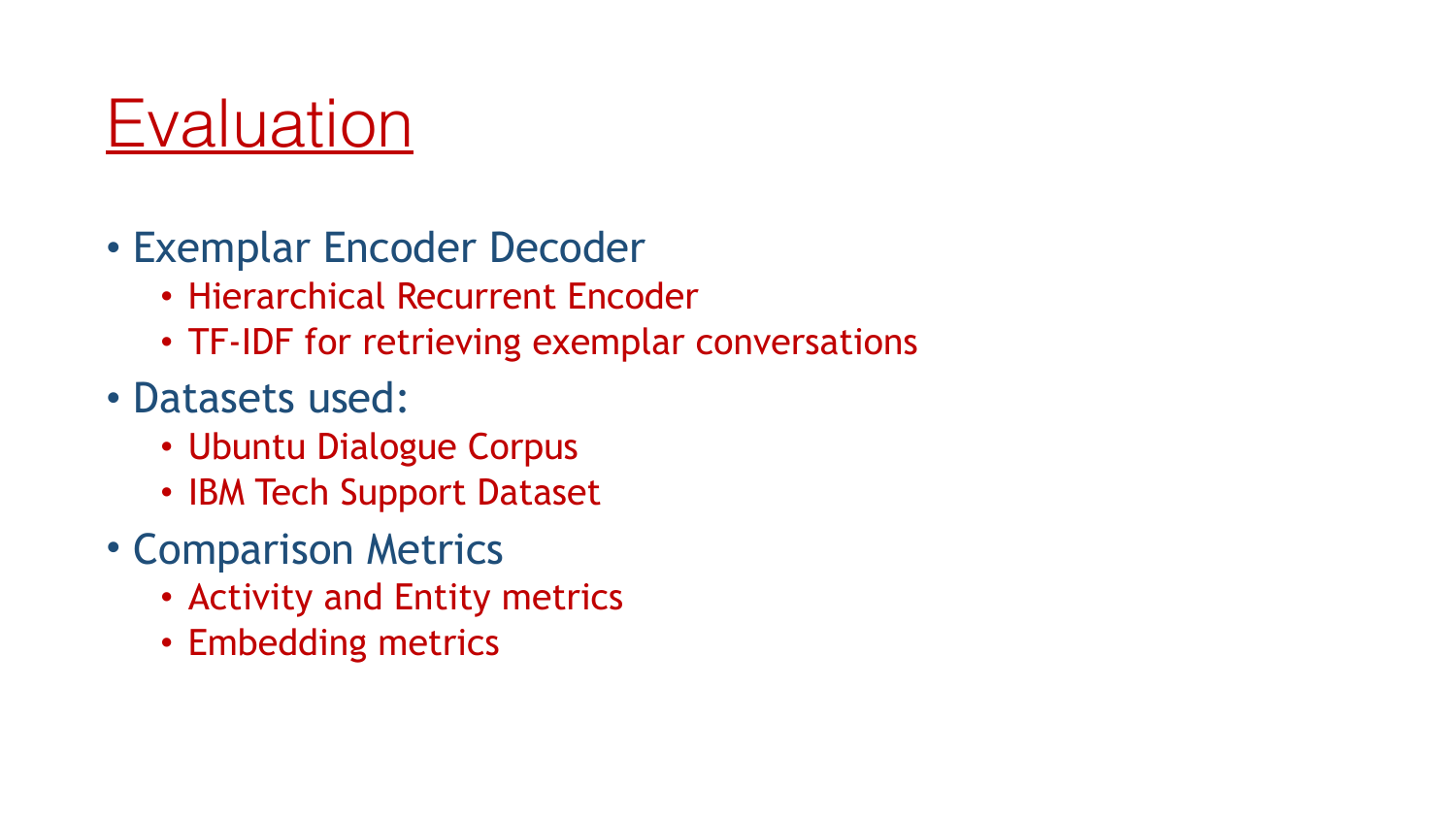#### **Activity and Entity metrics**

These metrics compare the precision, recall and F1 score of specific nouns and ver present in the generated response as compared to the groundtruth response.

| <b>Ubuntu Dialogue Corpus</b> |                 |      |      |               |      |           |              |            |
|-------------------------------|-----------------|------|------|---------------|------|-----------|--------------|------------|
|                               | <b>Activity</b> |      |      | <b>Entity</b> |      |           | <b>Tense</b> | <b>Cmd</b> |
| Model                         | P               | R    | F1   | P             | R    | <b>F1</b> | Acc.         | Acc.       |
| $LSTM*$                       | 1.7             | 1.03 | 1.18 | 1.18          | 0.81 | 0.87      | 14.57        | 94.79      |
| VHRED*                        | 6.43            | 4.31 | 4.63 | 3.28          | 2.41 | 2.53      | 20.2         | 92.02      |
| $HRED*$                       | 5.93            | 4.05 | 4.34 | 2.81          | 2.16 | 2.22      | 22.2         | 92.58      |
|                               |                 |      |      |               |      |           |              |            |
| EED                           | 6.42            | 4.77 | 4.87 | <b>3.8</b>    | 2.91 | 2.99      | 31.73        | 95.06      |

For comparison, the retrieval only model has an activity F1 score of **4.23** and entity F1 score of **2.72** respectively.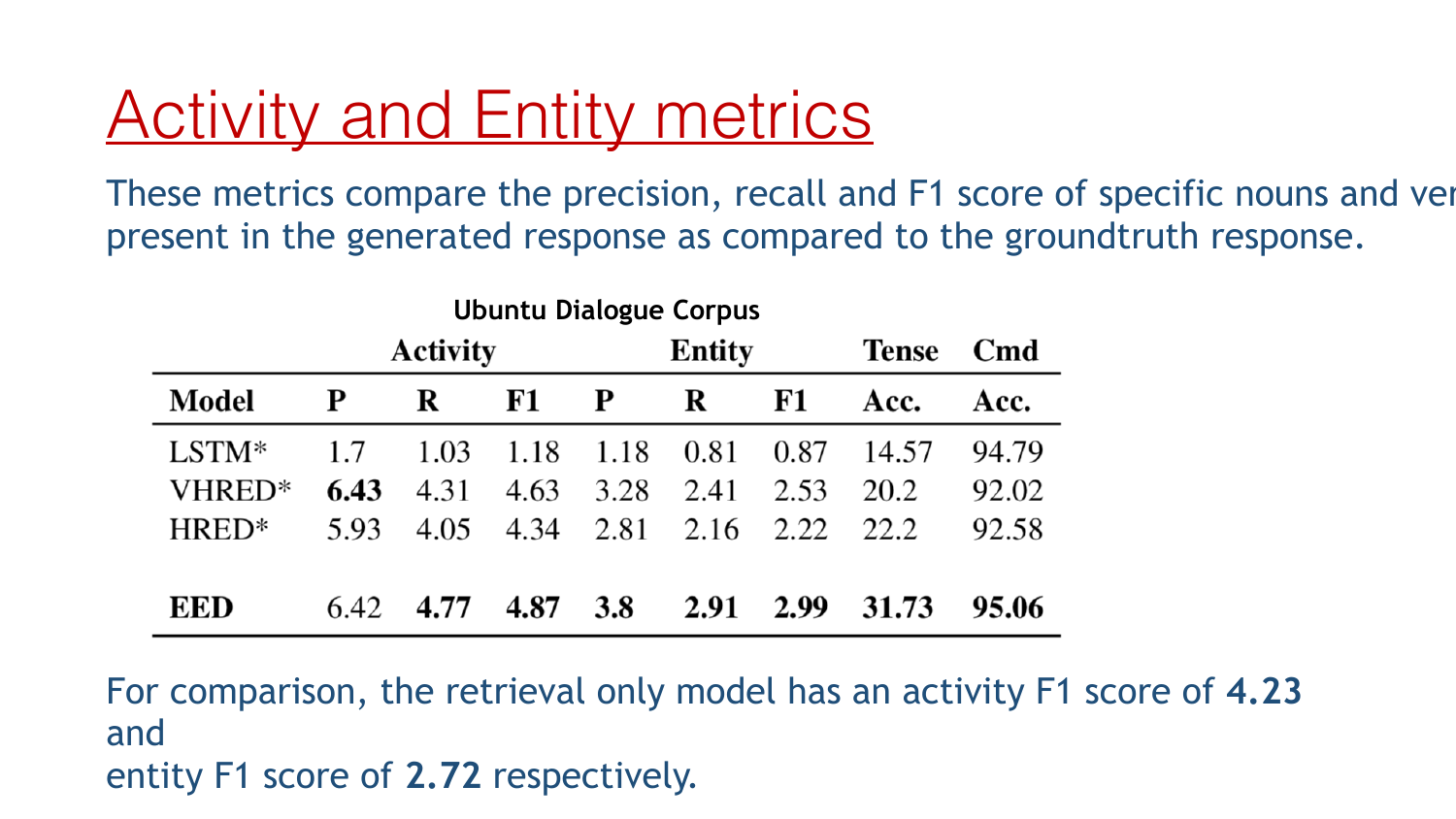## Embedding metrics

- These metrics compare the word embeddings of the generated response with the words of the groundtruth response.
- These metrics do not correlate with human judgements for Ubuntu Corpus<sup>1</sup>.

| <b>Ubuntu</b> |                              |        |        | <b>Tech Support</b> |        |                        |  |
|---------------|------------------------------|--------|--------|---------------------|--------|------------------------|--|
|               | Model Average Greedy Extrema |        |        |                     |        | Average Greedy Extrema |  |
| <b>HRED</b>   | 0.5131                       | 0.4103 | 0.3263 | 0.6372              | 0.5100 | 0.4355                 |  |
| EED           | 0.5528                       | 0.4172 | 0.3134 | 0.6420              | 0.5125 | 0.4356                 |  |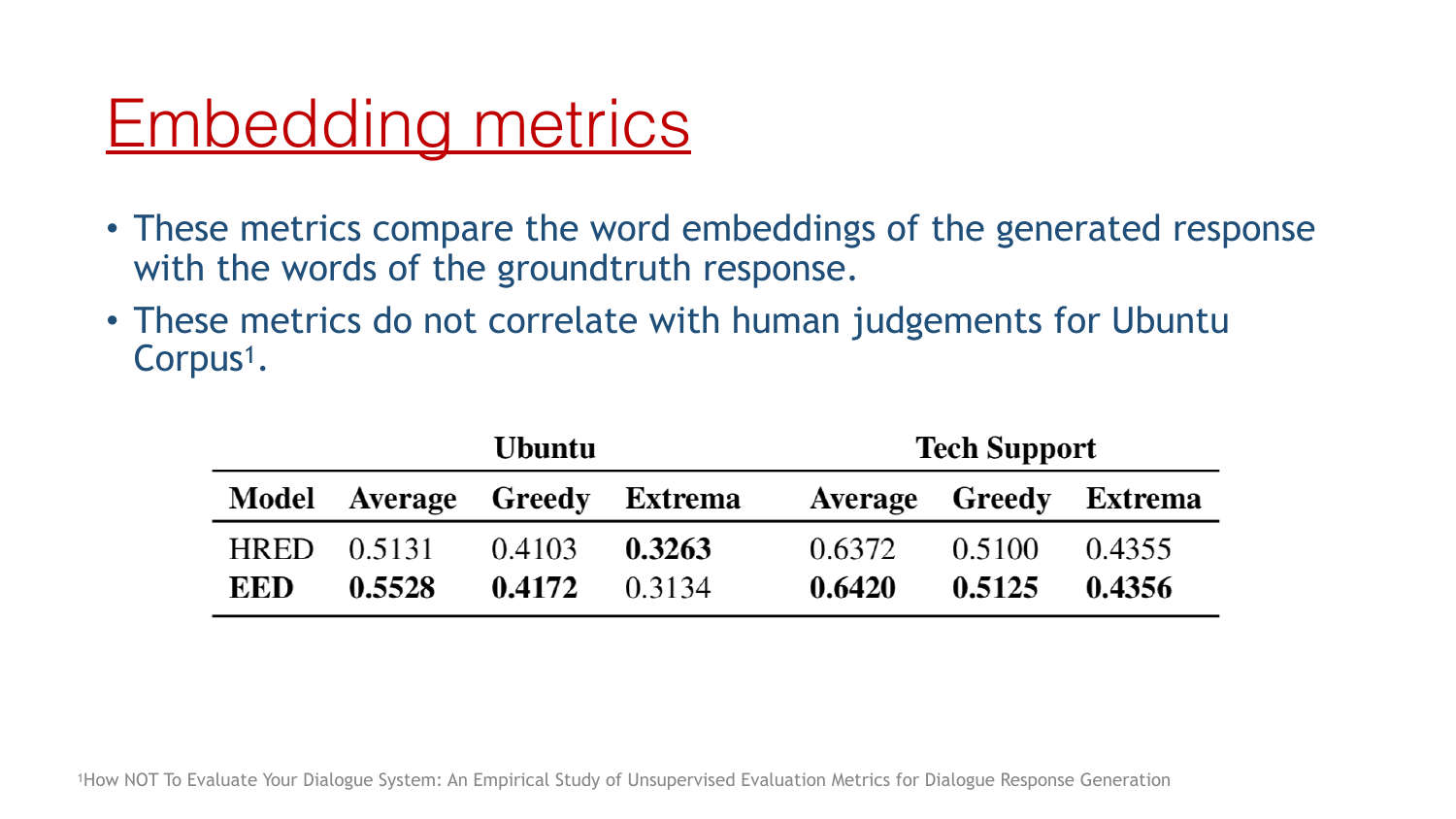#### Generated and retrieved responses

|   | Input Context $(C)$ and exemplar response $(R)$                                                                                                                                                                                               | <b>Generated/Ground Truth Responses</b>                                                                                                                                                                           |
|---|-----------------------------------------------------------------------------------------------------------------------------------------------------------------------------------------------------------------------------------------------|-------------------------------------------------------------------------------------------------------------------------------------------------------------------------------------------------------------------|
|   | C: i want to check ntfs file systems. is fsck ok with ntfs.<br>$\rightarrow$ no, you 'd need to use chkdsk from windows. $\rightarrow$<br><b>R:</b> i already symlinked ntfsfix to fsck. <b>ntfs</b> and am<br>scanning the unmounted devices | <b>HRED:</b> i know, but i dont know how to do that<br><b>VHRED:</b> how can i do that?<br><b>EED</b> : i am trying to use <b>ntfs</b> 3g i have a windows partition.<br><b>GT:</b> i dont have windows installed |
| 2 | C: anyone help me ? $\rightarrow$ seems that its detecting grub,<br>have you tried checking continue without installing<br>$grub$ ?<br><b>R:</b> try the live cd you can't boot into linux<br>unless grub install                             | <b>HRED:</b> yes i did, but i have no idea how to fix it<br><b>VHRED:</b> yes i did. i dont know how to do it<br><b>EED:</b> nope not yet. grub install cd is not working<br>GT: no i did not.                    |
| 3 | C: any ideas on my mplayer problem $? \rightarrow$ reinstall.<br>apt-get purge mplayer then reinstall<br><b>R:</b> but half my system depends on this <b>package</b>                                                                          | <b>HRED:</b> I did that, but it didn't work<br><b>VHRED:</b> I dont know how to do that<br><b>EED</b> : does n t work. <b>package</b> does n t work<br><b>GT:</b> that does n't seem as a solution                |